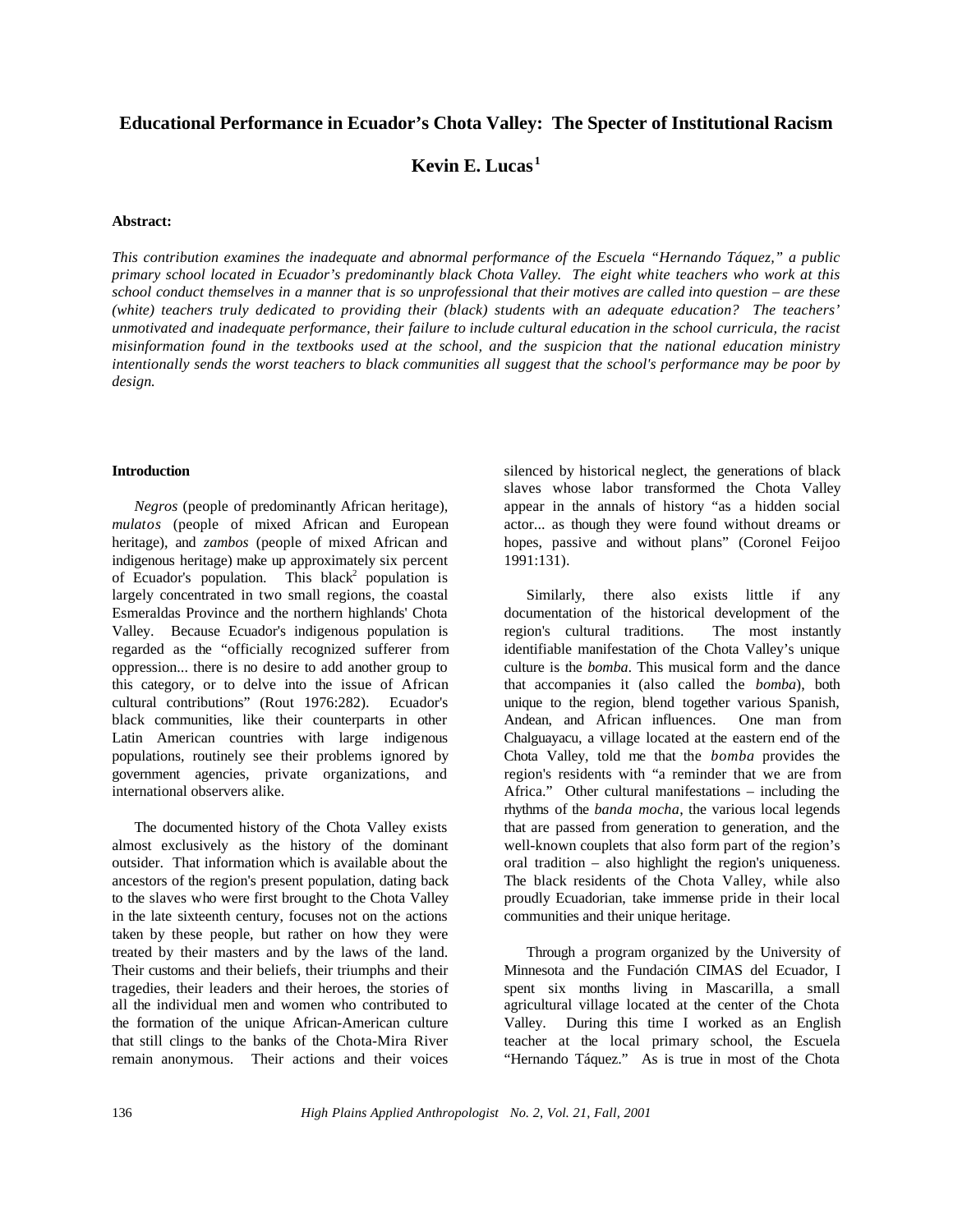Valley's thirty-seven small communities, the vast majority of Mascarilla's 850 residents are black. Yet, while roughly eighty-five percent of the approximately 165 students who attend *escuela* in Mascarilla are black, there is only one black adult present at the school on a daily basis, and her job is to keep the classrooms and the school grounds tidy. The eight teachers who work full-time at the Escuela "Hernando Táquez" all commute to the school each morning from Ibarra (population 120,000). All eight teachers are white, as are the two teachers who work at Mascarilla's kindergarten and the physical education instructor who commutes to Mascarilla from San Gabriel every Friday<sup>3</sup>.

In addition to my teaching duties, I conducted research designed to evaluate the school's performance and to identify and suggest practical reforms that might improve the education received by the community's primary school students. Working at the school provided me with an ideal opportunity to employ the techniques of participant observation to gather behavioral data and to develop an understanding of the school's organizational culture. The extensive interviews that I conducted with ten Mascarilla residents, ages thirteen through eighteen, who had received their primary education at the Escuela "Hernando Táquez" also formed a central component of my research. The data gathered during these ten interviews was further supplemented by the valuable information I received during extensive conversations with Salomón Acosta (president of FECONIC, the Federation of Black Communities and Organizations of Imbabura and Carchi Provinces) and Nelson Reascos (philosophy professor at Quito's Universidad Católica and author of a proposal to improve Ecuador's education system), as well as formal interviews with three people who had attended *escuela* in nearby nonblack communities. Also extremely helpful were informal conversations with numerous Mascarilla residents, with the participants and officials of two local NGOs (FECONIC and the Carchi Consortium), and with the primary school teachers from throughout the Chota Valley who attended a regional teachers' conference held April 25, 1999, in Piquiucho. This article relies on the insights shared by these many informants, as well as my own observations, to consider how the performance of the Escuela "Hernando Táquez," a predominantly black school in a predominantly non-black nation, is affected by issues of cultural aggression and institutional racism.

## **The Performance of the Escuela "Hernando Táquez"**

One assessment of Ecuador's school system describes the experience within the classrooms of an Ecuadorian public school as "a repressive, repetitive, empiricist pedagogical exercise, without creativity, without any constructive experimentation" (Quiroz Palacios 1988: 82). Another author contends that the teaching methodologies used in Ecuador's *escuelas*, "which are based on repetition and routine... prevent the student from feeling stimulated" (Rossi 1988:119). Other Ecuadorian authors echo these scathing assessments of the country's public schools (Jalil 1988; Rivera Pizarro 1988; Vallejo 1994). An exploration of the performance of Latin American public school systems finds that rural populations and ethnic or racial minorities generally face the greatest obstacles in their quest for quality public education (Alméras 1994). Accordingly, students in the Chota Valley are twice cursed – the region is unquestionably rural, and the vast majority of its residents belong to a racial minority that makes up only six percent of the national population. Based on this information, the working hypothesis I formed prior to my arrival in Mascarilla was that I would find the quality of the education made available to the students at the Escuela "Hernando Táquez" to be substantially less than ideal.

In October 1998, during my first visit to Mascarilla, I had the first of my many conversations with FECONIC president Salomón Acosta. As we discussed the aims of my project, I was told that many students from Mascarilla, upon completing their final year at the local *escuela*, are required to repeat the sixth grade at another *escuela* before being granted entrance to a *colegio* (secondary school) because they are not sufficiently prepared to continue their education. Those Escuela "Hernando Táquez" graduates who do progress directly to the *colegio* often find themselves behind their peers from other communities, and many are forced to repeat their first year due to unacceptable academic performance. Such is the dissatisfaction with the Escuela "Hernando Táquez" that a number of families in Mascarilla pay to send their children to Mira, the nearest non-black community, or to Ibarra, the closest urban area, so that they might receive an adequate primary education.

Months after my initial visit to Mascarilla, as I was interviewing recent Escuela "Hernando Táquez" graduates, I sought to confirm Acosta's pessimistic appraisal of the local school's performance. As such, the first question I posed during each interview was the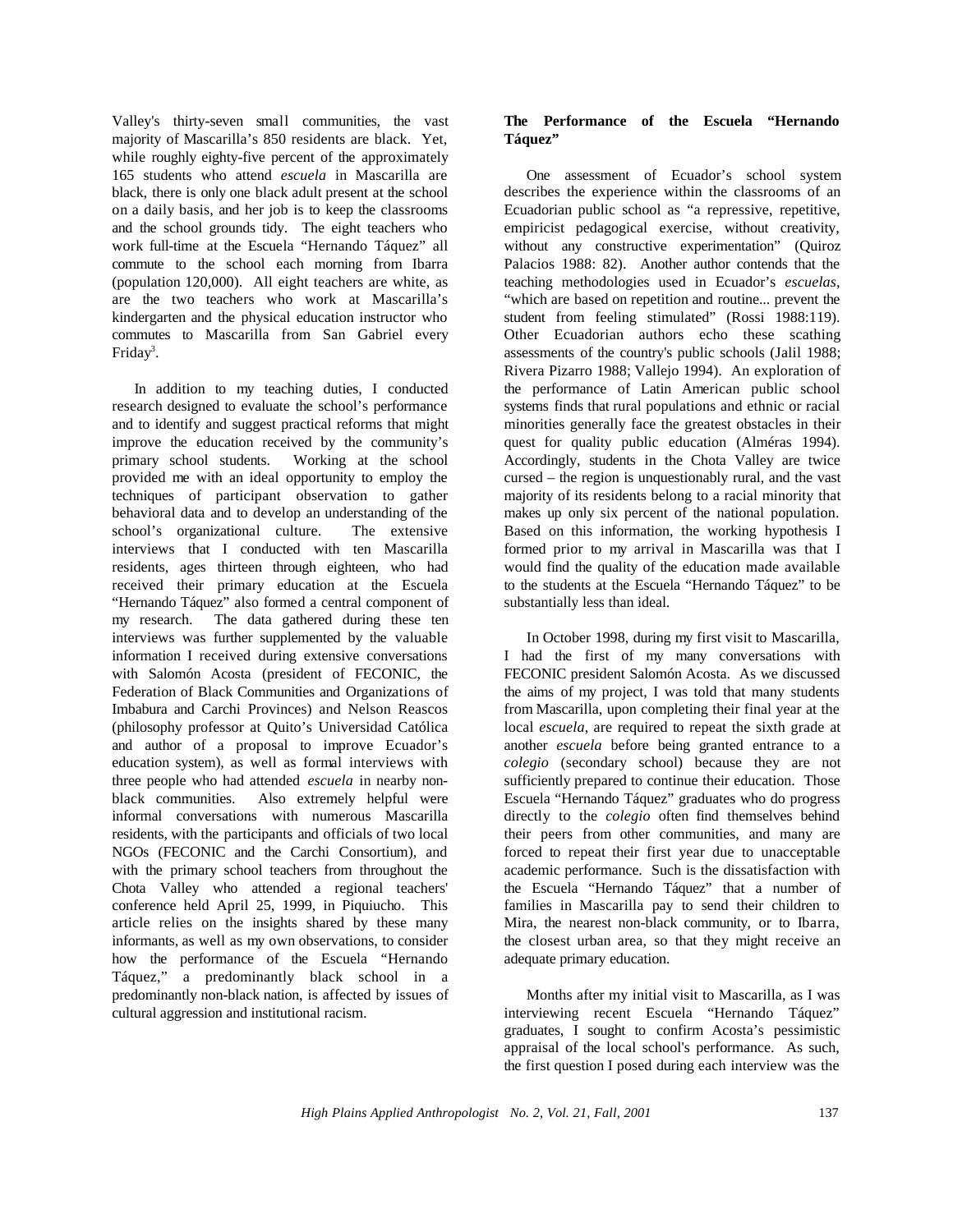following: "Using the same zero-to-twenty scale that teachers in Ecuador use to evaluate their students, what mark would you give to the education you received while you were a student at the Escuela 'Hernando Táquez?'" The average mark given to the Escuela "Hernando Táquez" was 15.4, the equivalent of a "C+." More damning than this mediocre evaluation were the answers given to my first follow-up question: When asked if they believe that the local *escuela* is better than, equal to, or worse than other public *escuelas* in Ecuador's northern highlands, seven respondents told me that the Escuela "Hernando Táquez" is worse than other primary schools. The other three respondents all said that the primary school in Mascarilla is equal to *escuelas* elsewhere; not one person opined that the Escuela "Hernando Táquez" is better than average when compared to other primary schools in the area. The comments made by one respondent, a student in her third year at a *colegio* in Ibarra, are representative of the opinions expressed by the seven Escuela "Hernando Táquez" graduates who believe that the education available in Mascarilla is sub-standard:

I have some friends who attended *escuela* in Ibarra. When we entered the *colegio*, they knew more than I did because I was not taught as much here as they had been.... When I was in the *escuela* here, to go to an *escuela* in Ibarra, it would have been as if I had not learned anything. Why? Because the education there is more advanced. They receive knowledge and abilities there that are not even mentioned to us here.

Naturally, I then asked these recent graduates to explain why they think that their *escuela* is worse than other primary schools in Ecuador's northern highlands. Most of them placed the blame squarely on the shoulders of the eight teachers who work at the Escuela "Hernando Táquez." Specifically, the teachers were chastised by their former students for their unprofessional behavior. During the interviews I conducted, anger and dismay at the teachers' irresponsibility was expressed time and again. "The teachers who come here only come to drink coffee." "They are not responsible to the "They are not responsible to the children." "The teachers do not do anything." "The teachers here only like to converse." "Some of the professors are only here to pass time, hit the students, and they do nothing." "Nothing happens because nobody is in control." *Ad infinitum*. In particular, the poor performance of the Escuela "Hernando Táquez" was blamed on the fact that the teachers are routinely absent from their classrooms, and on the inadequacy of the homework assignments that the students are given.

The prevailing sense that the performance of the local school is not normal was confirmed by the observations I made while working at the Escuela "Hernando Táquez." During the six months I spent in Mascarilla, the amount of actual in-the-classroom, teacher-student contact time that is squandered on a daily basis emerged as one of the greatest failings of the Escuela "Hernando Táquez." The school's schedule calls for 4.5 hours of classroom instruction each day; yet, even before the completion of my first week at the school, it became obvious that the actual amount of teacher-student contact time is much less than this. Curious to discover roughly how much time is lost on a daily basis, thirteen times I documented the amount of time that the school's teachers were actually in the classroom with their students. I found that, on average, each class is actually in session for only 2.8 of the 4.5 hours of instruction that are scheduled.

Various activities account for all of this lost and wasted time. Fifteen to twenty minutes of available instruction time are lost nearly every morning as the students perform a variety of military-style exercises, exercises such as marching on command that are intended not as physical exercise, but rather as drills designed only to make the students more obedient. More time is lost on the many days when the teachers decide to allow the mid-morning break to last considerably longer than the thirty minutes provided by the school's schedule. Teacher-student contact time is further diminished by the inordinate number of meetings held by the school's eight full-time teachers. Nearly every single day, some (and many times all) of the teachers gather together outside their classrooms, during class hours, to discuss various matters while their students are left unattended. Not one of the ten recent graduates I interviewed believed that the teachers' meetings are *always* related to events at the school; five of them told me that they believe that these meetings are *never* related to the school.

When I asked these recent graduates what they think happens during these frequent meetings, one young man told me that "all they do is gossip." Another recent graduate concurred:

What do you think, that the teachers meet in order to talk about teaching? No, it is just what interests them. They leave the students playing, ruining everything, while they are simply having conversations, nothing else.

My own observations support these students' conclusions – while the teachers did sometimes meet in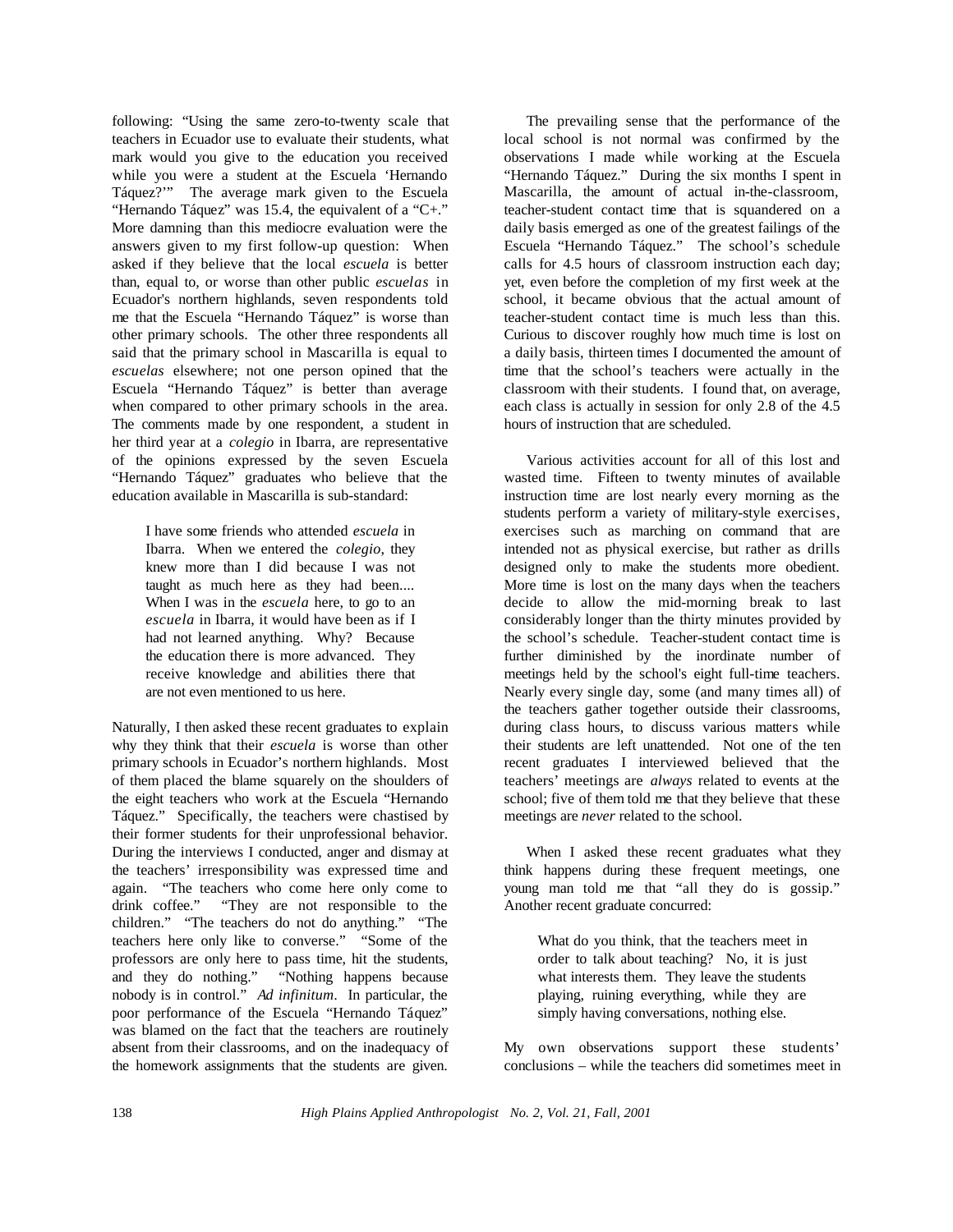order to decide upon scheduling matters or other issues related to the school, the majority of these meetings revolved around often-frivolous personal matters. As an example, I recall one morning when classes began more than ninety minutes late because all eight teachers were gathered outside taking part in a heated argument prompted by one teacher's belief that, while she was walking towards the bus stop in Ibarra, one of the other teachers saw her and deliberately neglected to tell the bus driver to stop.

The specter of irresponsibility raised by the various time-wasting actions taken by the teachers when they are present at the Escuela "Hernando Táquez" is magnified by the frequency with which they do not arrive in Mascarilla by 7:30, the time classes are scheduled to begin. Indeed, the number of days when all eight teachers were present on the school grounds on time was outnumbered by the number of days that one or more teachers did not arrive in Mascarilla until after the school's scheduled start time by a two-to-one ratio. Perhaps because the teachers' frequent late arrivals are easily observed, this habit raised the collective ire of community members more than any other single infraction committed by the teachers.

Although the eight teachers must rely on busses to travel to Mascarilla from their homes in Ibarra, their frequent tardiness cannot be blamed on a lack of available transportation. Every morning at 6:30 there is a bus that leaves Ibarra for El Ángel. This bus passes through Mascarilla, within 200 meters of the Escuela "Hernando Táquez," at roughly 7:10. If the teachers were to ride this bus, they would rarely, if ever, be late for the scheduled start of the school day. Unfortunately, the teachers almost never arrive on this bus; instead they catch one of the numerous Tulcánbound busses, which deposit them at a bridge 1.5 kilometers south of Mascarilla. Even though it takes no more than twenty minutes to walk from this bridge to the Escuela "Hernando Táquez," the teachers refuse to do so. Rather than walk, they either hitch rides from passing private vehicles or they wait until another bus headed towards El Ángel comes along, and as such they often arrive late. Why do they refuse to walk? According to one recent graduate, "they are not here on time because they are lazy." Another former student concluded that they do not arrive on time "because they are very irresponsible." I do not know how one could refute this last conclusion.

If the time-wasting I observed during my six months at the *escuela* is not remedied, then by the time the children who were in the first grade are ready to graduate to the *colegio*, they will have missed out on more than two full school-years worth of classroom instruction. Certainly this alone could account for the school's poor academic performance (as measured and demonstrated by the difficulties Escuela "Hernando Táquez" graduates have had upon entering the *colegio*). Yet, while the teachers at the Escuela "Hernando Táquez" have found a wide variety of ways to lessen the amount of time they actually spend in the classroom teaching their students, they do eventually enter the classroom. Unfortunately, their choice of teaching methodologies severely limits the amount of education that occurs once class is in session. In particular, the teachers' puzzling misuse of the school textbook serves as an obstacle to the students' education.

Scholars who have studied primary education have long employed analyses of the school textbook. One such analysis of six different textbook series used in Ecuadorian *escuelas* concluded that the texts in question were "poorly structured in their presentation, literarily simple, and uninteresting due to their abstract nature" (Jalil 1988:143). The textbook series used at the Escuela "Hernando Táquez," the *El libro del escolar ecuatoriano* series, was not considered in that study. This series has a single, all-encompassing textbook for each grade level. The volume that I examined most rigorously, the book used by the sixthgrade class, is divided into six sections, which are further divided into forty-nine units. Nearly every single unit contains a final summary, which includes a combination of review questions, practice exercises, and other activities for the student to complete. These various activities are designed to complement and expand upon the teacher's lectures and the readings contained in the textbook.

If the sixth-grade text is representative of the entire series, then the *El libro del escolar ecuatoriano* series certainly does not suffer from the grave shortcomings cited by Jalil. Most subjects are presented in clear yet not simplistic language, and the book's organization is both logical and easy to follow. The activities presented in the unit summaries, if assigned, would likely increase both the students' understanding of the various topics and their enthusiasm for learning. Unfortunately, however, the caveat "if assigned" must be used because, with very few exceptions, the students at the Escuela "Hernando Táquez" are never made to complete the questions, practice exercises, and other activities that are contained in the unit summaries. Rather, the homework that is assigned corresponds perfectly to the condemnation of Ecuador's public school system leveled by Quiroz Palacios – it is at once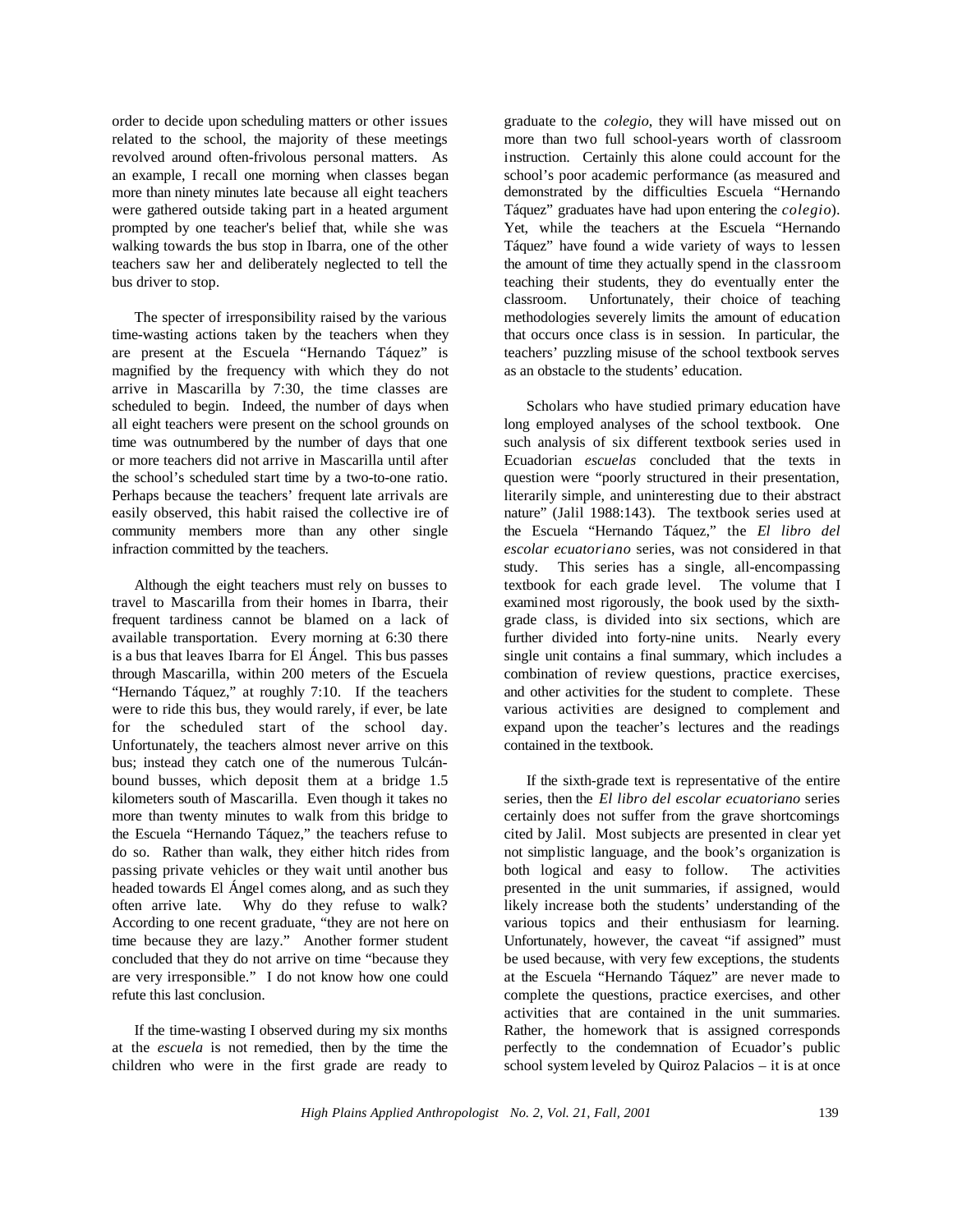repetitive, repressive, and lacking creativity.

What exactly is it that the students of the Escuela "Hernando Táquez" do when they are doing their homework? They copy! With the exception of the math problems that their teacher routinely assigns, the only homework assignment the sixth-grade students ever have to do is to copy from their textbook. Day in and day out, the teacher assigns a certain number of pages from whatever unit the class is studying, and the students are then required to copy these pages, wordfor-word (including all maps, pictures, and diagrams), into their notebooks. When I discussed this practice with recent graduates of the *escuela*, I was assured that the sixth-grade teacher is not alone in assigning only this menial form of homework.

Asked what possible purpose it might serve to force the students to copy *verbatim* from their textbook each and every day, only two people were reluctantly able to mention any benefits at all. One noted that copying the textbook serves to make the students practice their penmanship. Another person suggested that, by copying the textbook, the students are forced to actually read its lectures. While it is undoubtedly true that the students do receive ample opportunity to improve their handwriting, it is ridiculous to suggest that good penmanship alone has much real value. As for the other supposed benefit, watching my host brother spend hours each evening completing this assignment convinced me that being forced to copy the book actually precludes the student from truly reading it – when the student is reading only four or five words at a time, then sentences, paragraphs, and ultimately entire lectures become nothing more than meaningless arrangements of letters, spaces, and punctuation marks.

Many community members share the ire and incredulity that I felt when I learned that this is what homework is at the Escuela "Hernando Táquez." One recent graduate summarized the feelings expressed by many when she told me that these assignments "are very bad, because they do not help the students to develop their intellect." This same person expressed puzzlement wondering what the teachers hope to accomplish by ordering their students to copy from the textbook: "How is it possible that they only assign me to copy from the textbook, only to imitate the author who wrote it? Doing this, I do not develop anything." Another young woman expanded on the negative repercussions that all this copying has on the students' intellectual development, noting that, "when the students are asked something, they do not know how to answer or to think for themselves without looking into

a book."

Were I to evaluate the academic performance of the Escuela "Hernando Táquez" in the same manner that I had asked my ten interview subjects to grade the education they had received at the school, I would be far less generous than they were. Considering the teachers' demonstrated unprofessional behavior, their penchant for wasting time, and their failure to effectively utilize the resources provided by the school textbook, I would argue that the Escuela "Hernando Táquez" completely fails in its mission to provide children in Mascarilla with a sufficiently high-quality primary education. This conclusion leaves two key questions: Why do these teachers treat their students with so little respect, and why is this situation allowed to continue?

## **Racism and the Poor Performance of the Escuela "Hernando Táquez"**

Having spoken to recent graduates about their experiences, and having formed my own negative evaluation of the school's performance, I was eager to learn how this *escuela* compares to other *escuelas* in Ecuador's northern highlands. Toward this end, I met with and spoke to three people who had completed their primary education at public *escuelas* in three nearby non-black communities (San Vicente de Pusir, Mira, and Pimampiro). More than anything else, what sets the Escuela "Hernando Táquez" apart from the *escuelas* that these three people had attended is the amount of time that is wasted in Mascarilla. Indeed, each person was as surprised and appalled to hear of the amount of time that is lost at the Escuela "Hernando Táquez" due to the teachers' unprofessional behavior as I had become while witnessing this phenomenon on a daily basis. All three told me that their *escuelas* performed morning exercises, like those required every day in Mascarilla, only one day each week. None of them reported the types of excessive time-wasting that I routinely observed in Mascarilla. Particularly relevant were the comments made by a young woman, then a student in her final year at a *colegio* in Ibarra, who had completed her primary education in San Vicente de Pusir (the only large community in the Chota Valley where blacks do not form a large percentage of the population).

As is the case at the Escuela "Hernando Táquez," all of the teachers who work at the *escuela* in San Vicente commute to work from Ibarra using public transportation. Nonetheless, according to this young woman's recollections, the teachers always arrived in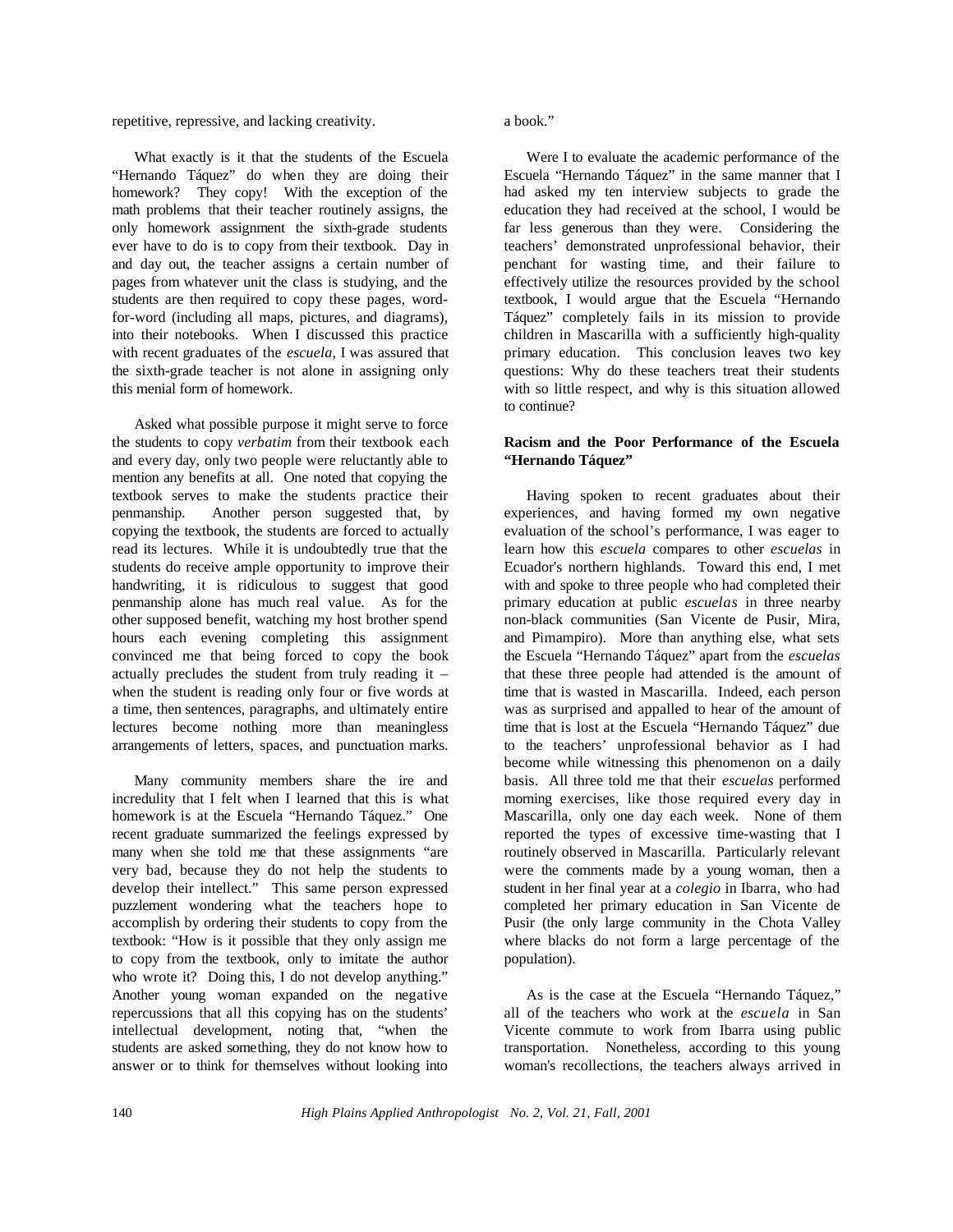San Vicente together and on time. Furthermore, she told me that in San Vicente "the schedule is good – the recess ends at 10:30 and the teachers continue with their classes." Meetings there were kept to a minimum: "they had their meetings, but they did not miss much time in the classroom." And what of homework, were students in San Vicente also forced to copy their textbooks? "No. They assigned us questions. Because to copy, what does it do to copy?" As I continued to talk with this young woman, it became apparent to both her and I that the performance of the *escuela* in San Vicente de Pusir far exceeds the performance of the Escuela "Hernando Táquez." By arriving on time for classes, by not allowing the recess to exceed thirty minutes, by limiting the number of meetings held during class hours, and by giving their students relevant and constructive homework assignments, the teachers in San Vicente demonstrate much more dedication to their job and respect for their students than do their Mascarilla counterparts.

I asked this young woman if she felt that the education ministry intentionally and systematically assigns the worst teachers to black communities such as Mascarilla, and the better teachers to white communities like San Vicente. She did not believe this to be the case:

No, what happens is, the teachers who have just received their training go to the peripheral areas. No, it is not racism. The teachers who have just graduated are sent there, and it is because they do not have much experience that they do not do a good job of teaching their classes. They are first sent to the outlying areas, and then they continue to climb and climb until they arrive here, in the city (Ibarra).

Yet, if racism is not a factor, what explains the fact that the teachers who work in San Vicente perform their duties in a much more professional manner than do their colleagues in Mascarilla? Certainly, San Vicente is no less "peripheral" than Mascarilla – although it is slightly larger than Mascarilla, its location away from the Pan-American Highway at the end of a dirt path that passes over a partially-collapsed bridge makes it considerably more isolated than Mascarilla. Perhaps bad luck alone has brought these particularly unmotivated and undisciplined teachers to the Escuela "Hernando Táquez." It seems more likely, however, that there is indeed some connection between the poor performance of the Escuela "Hernando Táquez" and the fact that most of the school's students are black.

In order to understand how the students' race might affect the quality of the education that they receive, I asked my interview subjects a number of questions about racial relations at the Escuela "Hernando Táquez." When asked if they believed that the white teachers demonstrate racist attitudes toward their predominantly black classes, five of the ten recent graduates that I interviewed firmly refuted this notion, and two others expressed uncertainty regarding the matter. Yet, of the remaining three respondents who did identify the teachers as racists, two considered the teachers' racist attitudes to be one of the primary obstacles that prevent students in Mascarilla from obtaining a quality education. Indeed, one respondent argued that:

It is only because we are black that they leave us easy things to do. They should always give out at least one difficult assignment so that something enters the students' heads. Then someone could leave here ahead.... The teachers here are bad in this way. Sometimes I think to myself that the teachers are not interested in us, because they say that this is only a community of blacks. That is the only thing that we are sometimes startled by, by the things that they say about us.

My own observations support this overall mixed response to the question of whether or not the teachers are racists. I was repeatedly advised by my teaching colleagues not to become involved with any of the (black) women in the community, because the (white) women in Ibarra are both prettier and "better." One teacher routinely singled out the lone white boy in her class of twenty-eight students and praised both his schoolwork and his behavior. But as a general rule, the eight teachers who work at the Escuela "Hernando Táquez" do seem to treat their students equally, without regard to race.

Approaching the issue of racism from a different angle, I asked my ten interview subjects if the mere fact that all eight teachers at the *escuela* are white is a problem. Only one person responded that this, in and of itself, is a problem. Yet, when asked if it would be better to have black teachers at the school, be they from Mascarilla or from elsewhere in the Chota Valley, five of the nine people who had said that it is not a problem that all of the teachers are white went on to tell me that it would be better if there were black teachers at the Escuela "Hernando Táquez." The explanations given for this apparent contradiction were fairly uniform –

*High Plains Applied Anthropologist No. 2, Vol. 21, Fall, 2001* 141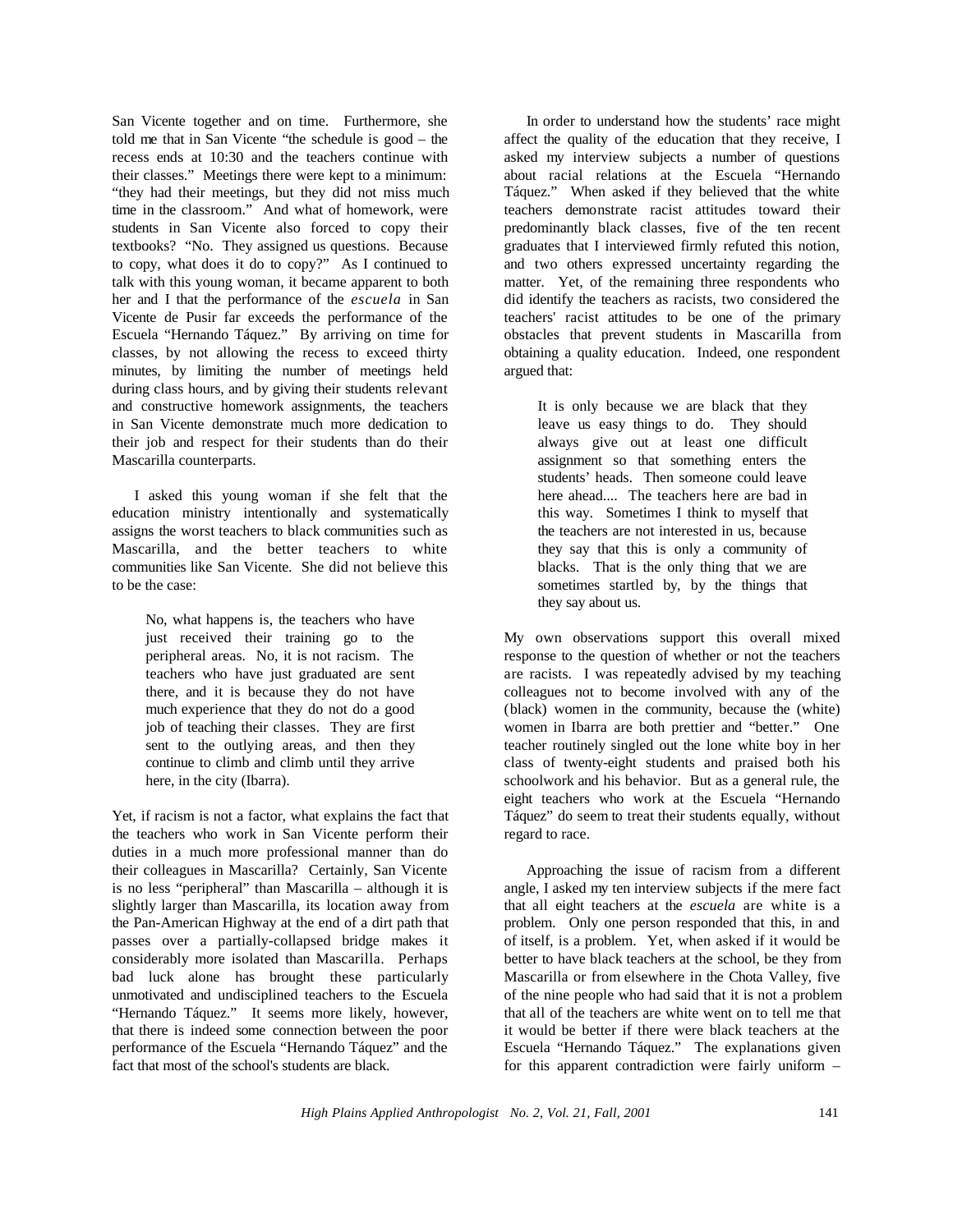while these five people did not believe that the teachers openly displayed racist attitudes, they did feel that black teachers might be better able to teach the children of Mascarilla. One young woman summarized the opinions of many when she stated that, "by being black professors, a part of our race, they would know how to understand us. The white professors, some of them do, but some do not." In addition to the consideration raised by this comment – that black teachers would have more in common (a common racial heritage and a common cultural background) with the students of the Escuela "Hernando Táquez" than do the *escuela*'s present teachers – the issue of motivation was raised.

As detailed above, the one aspect of the teachers' performance that most upset community members was their demonstrated irresponsibility. Many residents viewed the teachers' various irresponsible and unprofessional habits as manifestations of their lack of concern for the students' education. One young woman told me that she believes that the teachers "do not care about us." Another interviewee speculated that, if the teachers were black, "maybe then they would have more love... to teach their own people." Each person who speculated about the reasons why the teachers at the Escuela "Hernando Táquez" so blatantly neglect their responsibilities pointed to racism as a likely cause. As such, it becomes more understandable why five people who did not identify the racial composition of the all-white teaching staff as a problem went on to argue that the students would benefit from having black teachers.

Perhaps the unprofessional behavior exhibited by the teachers who work at the Escuela "Hernando Táquez," and the school's subsequent poor performance, are the results not of any sinister lack of concern for the students' education and well-being, but rather the results of the teachers' own inadequate training and preparation. But even if the teachers themselves are not racists, the Escuela "Hernando Táquez" may still be identified as a racist institution. According to the definition of institutional racism provided by the Commission for Racial Equality, "if racist consequences accrue to institutional laws, customs or practices, the institution is racist whether or not the individuals maintaining those practices have racial intentions" (MacPherson 1999:30). Ultimately, if community members consider the *escuela* to be a racist institution, then it may not be particularly important whether or not the teachers who work at the Escuela "Hernando Táquez" are themselves racists.

Indeed, I did find that even those graduates who do

not believe that the teachers at the Escuela "Hernando Táquez" harbor racist attitudes do identify the *escuela* as a racist institution. When asked if Ecuador's regional and national school administrators are racists, six people (including two who found no racism in the teachers' attitudes and behaviors) responded in the affirmative. Unlike the results when I asked these same ten people about the teachers at the *escuela*, not one person explicitly denied the implication that the poor performance of the Escuela "Hernando Táquez" might be related to racist attitudes within the education ministry. One respondent offered the following evaluation of Ecuador's school administrators: "They are all a group of idiots. They say 'I am an administrator,' but they do absolutely nothing. I do not know if it is due to racism or whatever, but they do not care about us." Another argued that this demonstrated lack of concern is indeed a result of racism: "I think there is racism, because if there was not, then they (representatives of the education ministry) would come down on the teachers who do not teach us."

## **Cultural Education and Cultural Aggression**

The Chota Valley residents' unhappiness with the local primary schools is not limited to their displeasure with the poor academic preparation that the students receive. Many residents also complain that the local schools do nothing to assist the preservation of the region's cultural heritage. Indeed, this concern was one of the central themes of a January 1999 FECONIC workshop held in the Chota Valley community of Carpuela. Throughout the course of this workshop, various delegates let it be known that they consider the preservation of the region's unique culture (which is increasingly falling victim to the ever-expanding influence of national and international mass media outlets) to be no less important than the need for further economic development or the demand for improved social services in this impoverished region.

At the national level, both the Afro-Ecuadorian Cultural Center (CCA) and the National Afro-Ecuadorian Pastoral Institute (INPA) organize a variety of events and seminars designed to bolster the identity and culture of Ecuador's black populations. At the regional level, various community groups organize festivals, pageants, dances, and athletic competitions designed to help strengthen the bonds that link the Chota Valley's many villages. To some extent, the region's educators have also taken a role in the local population's efforts to maintain their distinct cultural identity. In June 1998, teachers from the Colegio Técnico Nacional "Valle del Chota" organized the First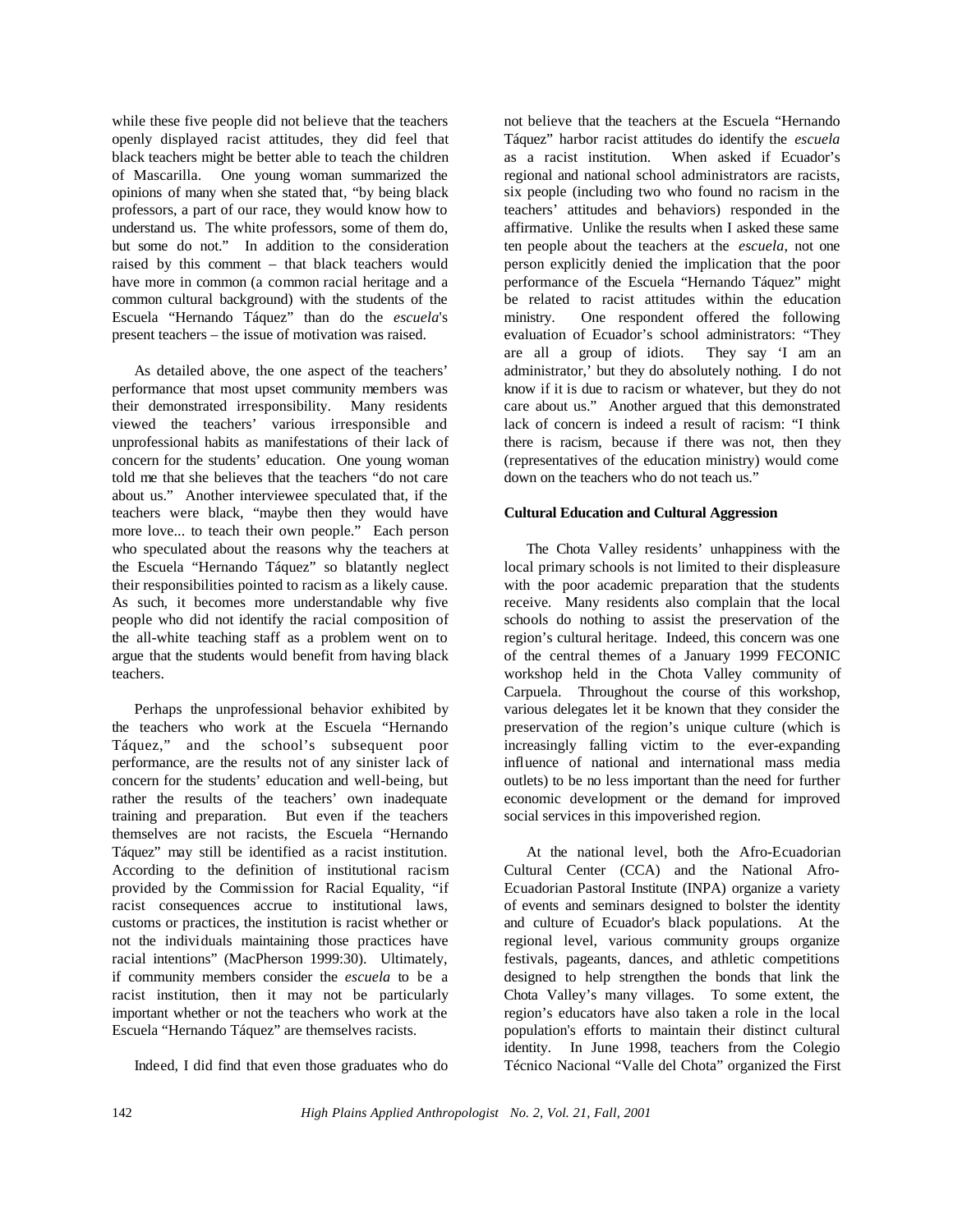Annual Scholastic Bomba Festival. In early 1999, teachers from five different *escuelas* in the Chota Valley worked together with community members to publish a compilation of the region's couplets (Varela Jara 1999). Yet, for all the support that the region's educators have given to cultural initiatives that take place outside the school, nothing is being done inside the classroom to promote the preservation of the Chota Valley's cultural heritage.

As valuable as private organizations' actions and activities may be, participation is voluntary, so these organizations' message of cultural preservation does not reach all of the Chota Valley's residents. Many residents recognize the inclusion of some sort of cultural education at the primary school level as the most effective means of preventing the extinction of the region's unique culture. Given the small size of the Chota Valley, school textbooks aimed at a national audience cannot be criticized too harshly for making no specific mention of the region or of its predominantly black population. At the same time, the teachers' urban white background inhibits them from being able to provide the cultural education that is missing from these textbooks. While the idea of having community members volunteer to provide cultural education in the region's *escuelas* has been proposed, no such efforts have yet been initiated. As such, the Chota Valley's primary schools are presently unable to provide the cultural education that many area residents demand.

If it were only that the *escuela* neglected minority cultures, that would be one matter; however, evidence suggests that the Ecuadorian *escuela* may do more than this, that it actively undermines efforts to preserve minority cultures. Indeed, one Ecuadorian author argues that, from the perspective of Ecuador's marginalized minority populations, the nation's primary schools should be recognized as the battleground which hosts "a confrontation between the culture that is transmitted in the home and in the community, and the culture of school" (Rossi 1988:114). She contends that, through the use of school curricula that present white knowledge, culture, and morals as the cornerstones of the legitimate national identity, the Ecuadorian *escuela* intentionally "pursues the exclusion of everything that is different and distinct" (Rossi 1988:110). At the Escuela "Hernando Táquez," evidence of this type of cultural aggression can be found on the pages of the school textbook.

By examining a school textbook, one sees in words and in pictures both the knowledge and the perspectives to which the students are exposed. Due to the immense significance of the text, subtext, and context of the school textbook, the choice of which textbook shall be used is perhaps the most important decision school administrators are forced to make as they establish a school's curriculum. These textbooks do not author themselves, of course, nor do they contain every available bit of information, nor do they provide every possible interpretation of natural and historical events. Rather, school textbooks "are at once the results of political, economic, and cultural activities, battles, and compromises. They are conceived, designed, and authored by real people with real interests.... (They represent) particular constructions of reality, particular ways of selecting that vast universe of possible knowledge" (Apple and Christian-Smith 1991:1-3). The textbook does not just deliver facts, but rather it "screens in and out certain ideas and realms of knowledge... (predisposing students) to think and act in certain ways, and not to consider other possibilities, questions, or actions" (Sleeter and Grant 1991:80).

Given the immense social authority that is carried on the pages of the primary school textbook, it comes as no surprise that competing social groups attempt to leverage their political power in order to ensure that it is their version of "the truth" that is included in, and legitimized by, the public school curricula. In Ecuador, it is the white population that consistently emerges as the victor in battles over school curricula. The educational planners who represent this dominant social group have instituted primary school curricula that have as their top priority the creation of a greater sense of national unity. While its backers contend that this project of national unity is necessary to ensure the maintenance of Ecuador's fragile democracy, critics assign a more sinister purpose to the school curricula that have been instituted by the ruling elite.

Arguing that educational planners have purposefully developed school curricula that serve to promote white culture as the only true Ecuadorian culture, critics identify the so-called project of national unity as an act of "institutionalized cultural aggression" (Rossi 1988:116). Because the dominant class views its values and its culture as the true Ecuadorian values and culture, that which emerges from the school textbook as legitimate knowledge excludes the histories and the cultural expressions of Ecuador's black and indigenous populations. As such, there is no room for the type of cultural education that many Chota Valley residents would like to see as part of the primary school curriculum. The textbook's neglectful and oftennegative portrayal of minority cultures contributes to the social distance that exists between minority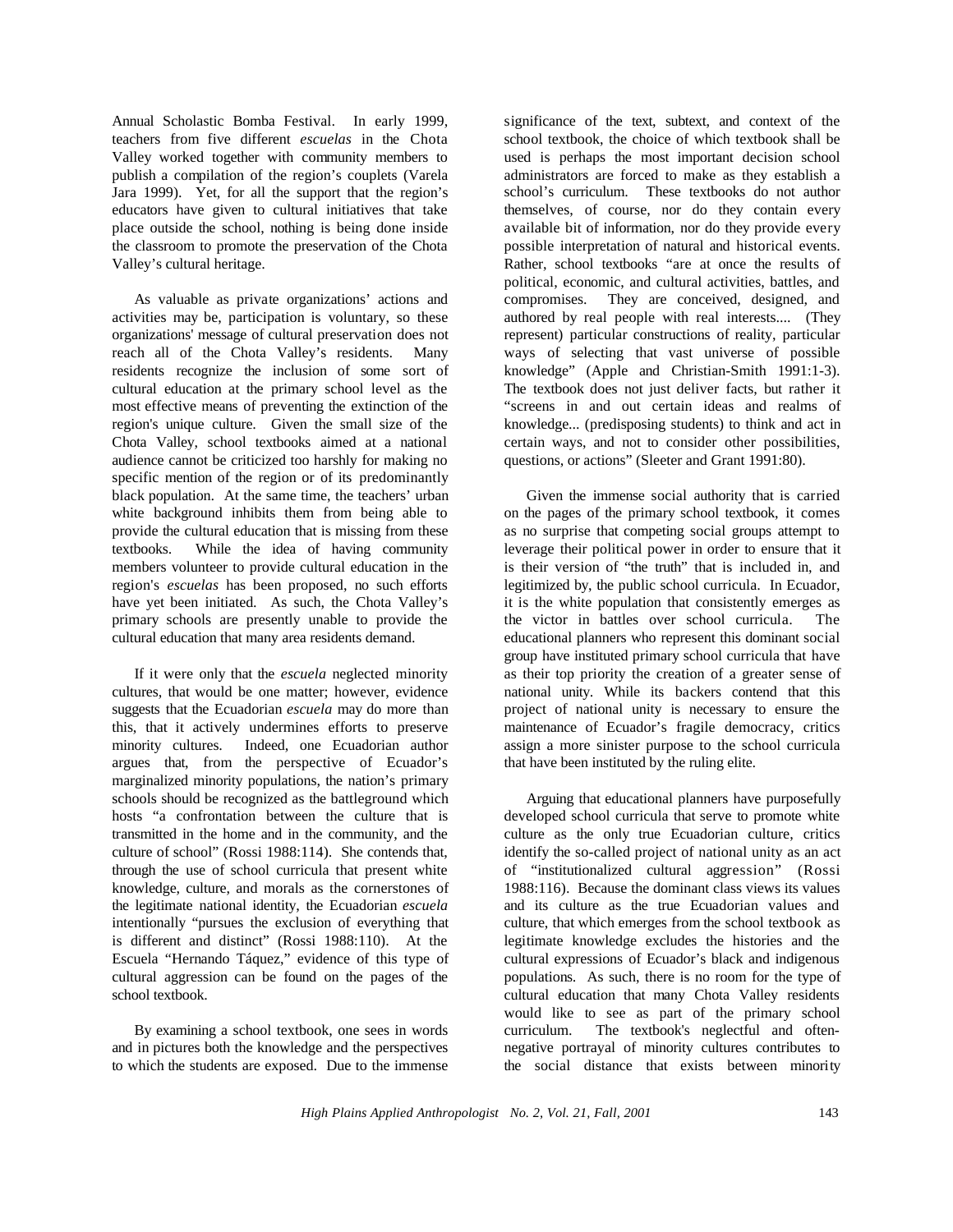communities and the institution of the *escuela*. By teaching minority students that their cultural heritage is illegitimate, the textbook teaches black and indigenous Ecuadorians that they should not have pride in their communities, their families, or themselves.

Evidence of this attack on Ecuador's minority cultures is found in the geography unit of the sixth grade textbook used at the Escuela "Hernando Táquez," in its introduction to the world beyond the Americas. This unit's section on Africa presents the students with the following "information" about that continent's residents:

The African continent is inhabited by an infinity of tribes who lead primitive and semi-savage lives, since European influences have not yet reached but a few regions. Some of the African tribes have curious customs.... The forests of the Congo are inhabited by the curious pygmies.... The Mohammedan religion, introduced by the Arabs, is predominant. Christianity is practiced in Egypt and in Abyssinia. The blacks and other diverse tribes have different beliefs, and they practice strange and primitive rites.

Additionally, one of the activities at the end of the section asks the students to "learn about curiosities of the African tribes" (Carrillo de Landázuri 1986:327- 329).

Of course, the section on Europe does not instruct the students to "learn about curiosities of," say, the French. Predictably, there are no "tribes" in Europe. Europeans are neither "primitive" nor "semi-savage." Rather, "the European continent is characterized as being the promoter of scientific, technological, and artistic advances" (Carrillo de Landázuri 1986:300). No European peoples are "curious," and Europeans do not "practice strange and primitive rites." The essence of the text's message is quite clear – all that is good is derived from Europe, which is not coincidentally the ancestral home of Ecuador's white ruling class. In contrast, that which originates in Africa, the ancestral home of most of the students at the Escuela "Hernando Táquez," is primitive, curious, and strange.

The potential damage caused by "information" such as this textbook's depiction of the African continent and its inhabitants is far-reaching. Teachers' presumptions "regarding the intelligence and abilities of pupils, their physical appearance, their verbal ability, their conduct,

their race, or their gender, constitute variables that influence fundamentally the practice of teachers and rebound on the educational output of pupils" (Morrow and Torres 1995:62). If the white teachers who work in the Chota Valley believe "information" such as this textbook's account of Africa, then their expectations about their black students' potential are likely quite low. And if teachers do not expect that their students will achieve, then they will likely be less motivated to try to help them achieve. Such low expectations may explain (at least in part) the unprofessional behavior of the teachers who work at the Escuela "Hernando Táquez," and they may also lend validity to the complaint made by the former student who told me that she was convinced that "it is only because we are black that they leave us easy things to do."

For their part, the black students who are forced to read (and copy) the accounts of Africa that are included in their school texts are encouraged to question the validity of their own customs and traditions, and indeed of their own worth. At the same time, non-black students are provided with "information" that encourages the formation of racist beliefs and attitudes. And so a vicious cycle is formed – with the assistance of the *escuela*, racism becomes institutionalized throughout society; at the same time, that racism which already exists constitutes itself as an obstacle to the educational pursuits and achievements of black students.

## **Conclusion**

The one certain conclusion that I was able to draw from my six-month stay in Mascarilla is that the performance of the Escuela "Hernando Táquez" is both abnormal and inadequate. The students' academic preparation is severely hindered by the teachers' unprofessional behavior, and by the repetitive and repressive nature of their homework assignments. Meaningful cultural education is entirely absent from the classroom, due in no small part to the fact that the teachers are not part of the community in which they work. Moreover, as though it were not enough that the Chota Valley's history and traditions are completely ignored by the school curricula approved as part of Ecuador's national unity project, the distorted vision of Africa that is presented by the school's textbooks may serve to lower black students' self-esteem and to diminish their desire to learn about and preserve their own cultural heritage.

It may be impossible to prove that the performance of the Escuela "Hernando Táquez" is poor by design,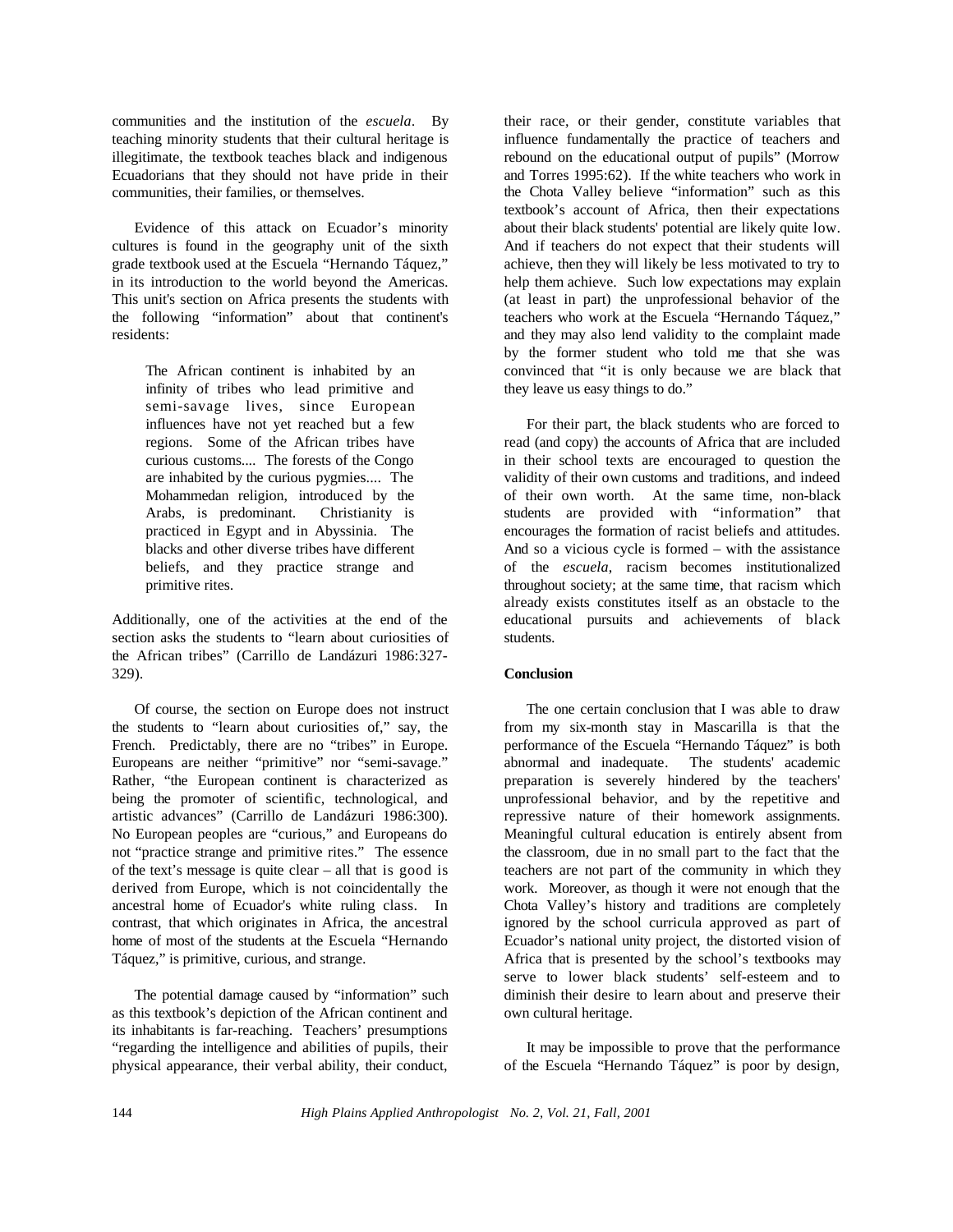that the school's various inadequacies and dysfunctions are the intended results of racially-motivated decisions made by Ecuador's education ministry. Yet, the fact that the teachers' unprofessional and disrespectful behavior is allowed to continue, without so much as a comment from the government officials who are ostensibly in charge of ensuring that quality primary education is made available to Ecuadorians of all racial and cultural backgrounds, does support that dubious conclusion. While the exact nature of the relationship between the racial composition of Mascarilla's population and the abnormally poor performance of the Escuela "Hernando Táquez" is not clear, there is reason to believe that it is no mere coincidence that such an ineffective *escuela* is located in what is "only a community of blacks."

#### **Notes**

1. The author, Kevin Lucas, anxiously awaits his upcoming journey to El Salvador, where he will serve as a Peace Corps volunteer. He can be contacted via email at <honesternie@lycos.com>. The field research upon which this contribution is based was conducted while the author was a participant in the Minnesota Studies in International Development program organized by the University of Minnesota and the Fundación CIMAS del Ecuador. This article presents a synthesis of information and arguments presented in the author's M.A. thesis, submitted to Dr. Peter Van Arsdale at the University of Denver's Graduate School of International Studies.

2. The term "black" is used throughout this text to describe all persons of African descent because this is the term used by the Afro-Ecuadorian residents of the Chota Valley. Indeed, the word "*negro*" ("black") is often used in place of the word "*gente*" ("people"), so phrases such as "*habían muchos negros allá*" (meaning "there were a lot of people there") are heard often. Likewise, the term "white" is used throughout this text to refer to all persons who are neither black nor indigenous. This category includes both "*blancos*" (people of predominantly European descent) and "*mestizos*" (Ecuador's largest racial group, consisting of those people of mixed European and indigenous heritage who do not identify themselves as indigenous).

3. This situation (black students, white teachers) is certainly not unique to Mascarilla. Of the seventy-one people who attended the regional teachers' conference in Piquiucho, exactly one, a man who teaches at the *escuela* in Caldera, was black. Moreover, as is the case in Mascarilla, most of the teachers who attended this conference do not live in the Chota Valley, but rather commute to their jobs from Ibarra or from San Gabriel.

## **References Cited**

- Alméras, Diane
	- 1994 Women's Formal Education: Achievements and Obstacles. *CEPAL Review*, No. 54 (December 1994). 61-79
- Apple, Michael W., and Linda K. Christian-Smith, eds. 1991 *The Politics of the Textbook*. New York: Routledge.
- Carrillo de Landázuri, Rogelia
	- 1986 *El libro del escolar ecuatoriano: 7mo año educación básica*. Quito: Ecuador.
- Coronel Feijoo, Rosario
	- 1991 *El Valle Sangriento: De los indígenas de la coca y el algodon a la hacienda cañera Jesuita, 1580-1700*. Quito: Abya-Yala.
- Jalil, Ana María
	- 1998 Textos pobres, pobres niños. *Ecuador Debate*, no. 16 (October 1988). Quito: Centro Andino de Acción Popular. 127-143.
- MacPherson, Sir William 1999 *The Stephen Lawrence Inquiry*. London: The Stationery Office.
- Morrow, Raymond Allan, and Carlos Alberto Torres. 1995 *Social Theory and Education: A Critique of Theories of Social and Cultural Reproduction*. Albany: State University of New York Press.
- Quiroz Palacios, Carlos
	- 1988 Educación ecuatoriana y curriculum. *Ecuador Debate*, no. 16 (October 1988). Quito: Centro Andino de Acción Popular, Ecuador. 77-84.

#### Rivera Pizarro, Jorge

1988 Escuela y sociedad: tres lecturas de una realidad reciente. *Ecuador Debate*, no. 16 (October 1988). Quito: Centro Andino de Acción Popular, Ecuador. 29-42.

### Rossi, Adriana

1988 Primaria versus educación. *Ecuador Debate*, no. 16 (October 1988). Quito: Centro Andino de Acción Popular, Ecuador. 107-125.

*High Plains Applied Anthropologist No. 2, Vol. 21, Fall, 2001* 145